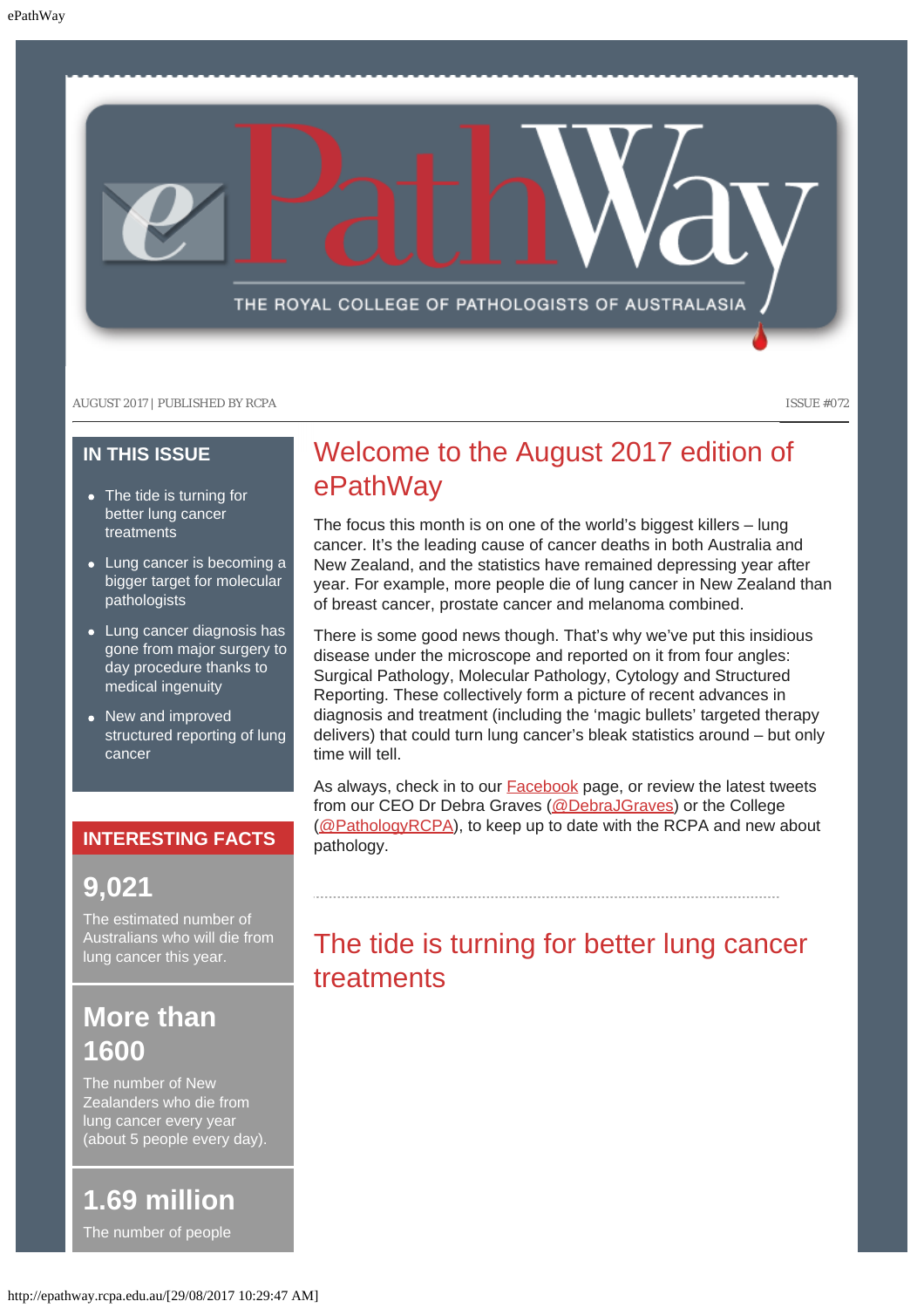

*Source: Cancer Australia, Lung Foundation New Zealand, World Health Organization*

### **IMPORTANT MESSAGE**





Anatomical Pathologist Bruce Latham says it used to take him less than five minutes to diagnose most lung cancer cases from a biopsy. It now takes him around half an hour. What has changed?

[read more »](#page-5-0)

### **SUGGEST TO A FRIEND**

<span id="page-1-0"></span>Know someone who might be interested in this website? Why not [suggest the website](mailto:?Subject=I%20think%20you%20should%20read%20this%20Newsletter=
http://epathway.rcpa.edu.au/index.html) to them.

### **PREVIOUS EDITIONS**

Did you miss something from last month? You can view our [previous editions](#page-3-0) at any time.

### **SUBSCRIBE NOW!**

Subscription is easy! Simply fill in our [subscription form.](http://epathway.rcpa.edu.au/subscription.html)

## Lung cancer is becoming a bigger target for molecular pathologists

The stats for lung cancer are bleak. It is the leading cause of all cancer deaths in Australia and New Zealand, and the chance of surviving this disease for five years is just 16%. However, advances in lung cancer genomics have given pathologists new targets to attack, and they are taking aim with increasing accuracy to both diagnose and guide treatment of subsets of this disease.



[read more »](#page-7-0)

### **LINKS**

[RCPA Manual](http://rcpamanual.edu.au/)

**[Lab Tests Online](http://www.labtestsonline.org.au/)** 

Lung cancer diagnosis has gone from major surgery to day procedure thanks to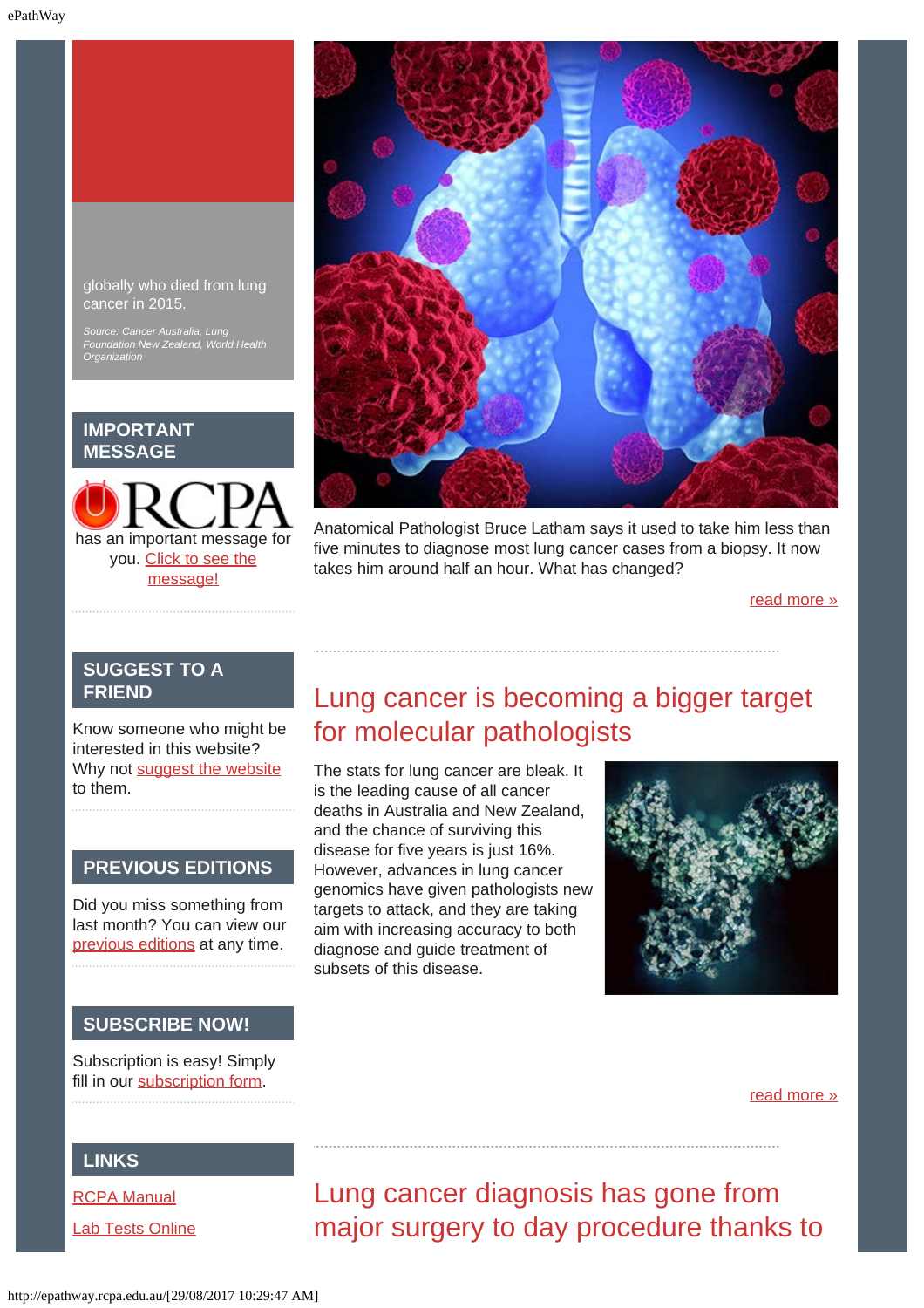[Know Pathology Know](http://knowpathology.com.au/)

# <span id="page-2-0"></span>Know Pathology Know **medical ingenuity**<br>[Healthcare](http://knowpathology.com.au/)

Collecting samples to diagnose most lung cancers used to require a major operation called a thoracotomy followed by about 10 days in hospital to recover. Now it's a minimally invasive day procedure. Adjunct Professor Andrew Field talked us through this quiet but important revolution for lung cancer patients.



[read more »](#page-9-0)

## <span id="page-2-1"></span>New and improved structured reporting of lung cancer

It isn't only the diagnosis and treatment of lung cancer that has changed over the years. The way it is reported by pathologists has also been put under the microscope, and the result is a more effective process. We asked Dr Jenny Ma Wyatt, Anatomical Pathologist at SA Pathology, a few questions about this change.



#### [read more »](#page-12-0)

**Copyright © 2017 The Royal College of Pathologists of Australasia**

RCPA - Durham Hall - 207 Albion St Surry Hills NSW 2010 AUSTRALIA | (+61) 2 8356 5858 | [www.rcpa.edu.au](https://www.rcpa.edu.au/)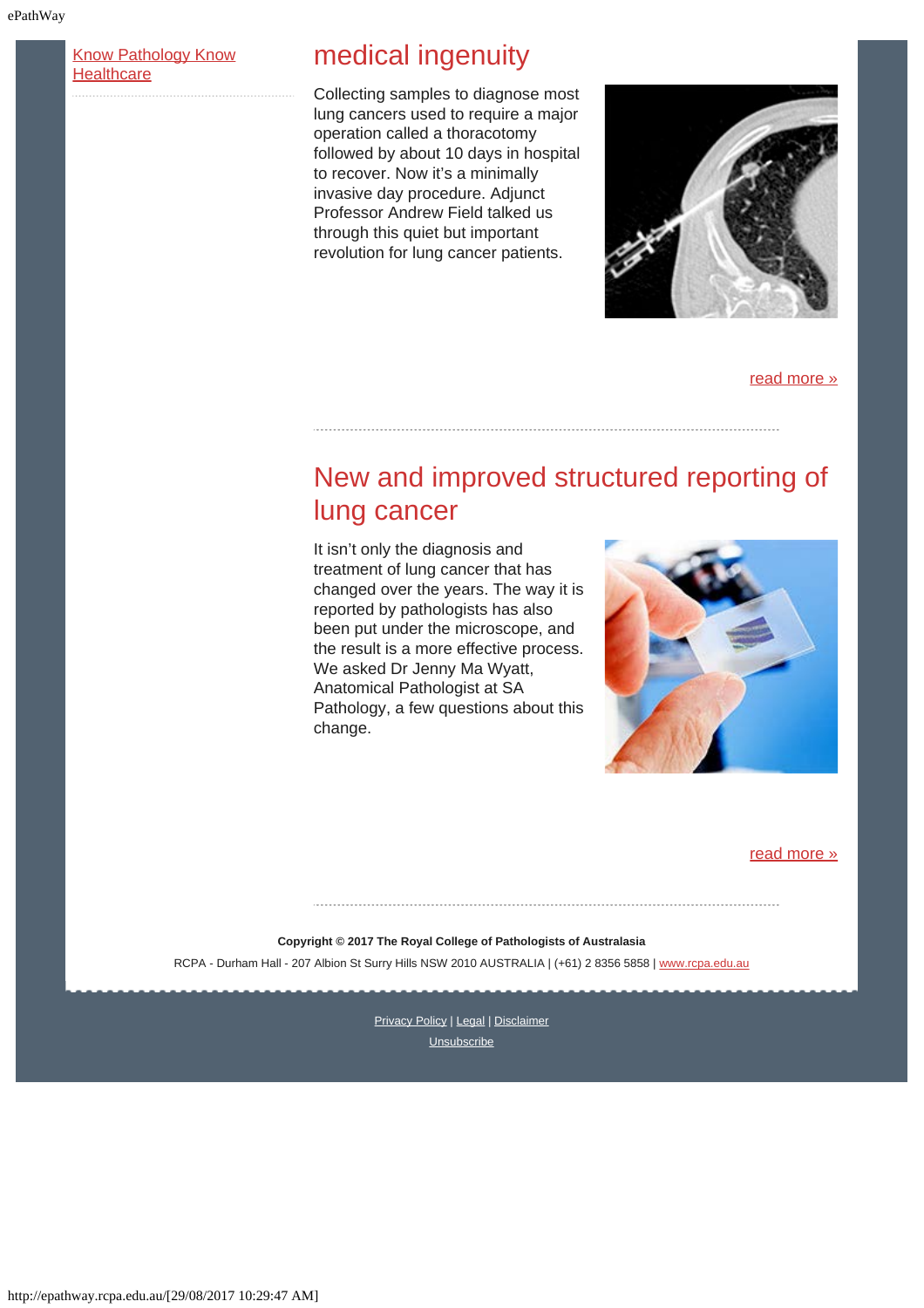<span id="page-3-0"></span>

PUBLISHED BY RCPA

## Previous Editions



**JULY 2017 | PUBLISHED BY RCPA** 

### **IN THIS ISSUE**

- Expert irons out issues around measuring iron levels in the body
- Donor Questionnaires<br>provide vital information to blood services

just their love around

expert to explain why. - Cats can share more than

We also check out how:

ePathWay

· blood services squeeze the maximum benefit out of every blood donation (as a nod to last month's World Blood Donor Day)

Iron deficiency ID) is a very common problem, but it's wrong to assume

the cause is always benign. Serious health problems cause ID as well. The clinical presentation of the patient should therefore be considered to

ensure the most appropriate test to measure iron is used. We asked an

Welcome to the July 2017 edition of

ISSUE #071

#### **2017**

| 066 - February 2017 | 067 - March 2017     | <u>068 - April 2017</u> |
|---------------------|----------------------|-------------------------|
| 069 - May 2017      | 070 - June 2017      | <u>071 - July 2017</u>  |
| 2016                |                      |                         |
| 055 - February 2016 | 056 - March 2016     | <u>057 - April 2016</u> |
| 058 - May 2016      | 059 - June 2016      | 060 - July 2016         |
| 061 - August 2016   | 062 - September 2016 | 063 - October 2016      |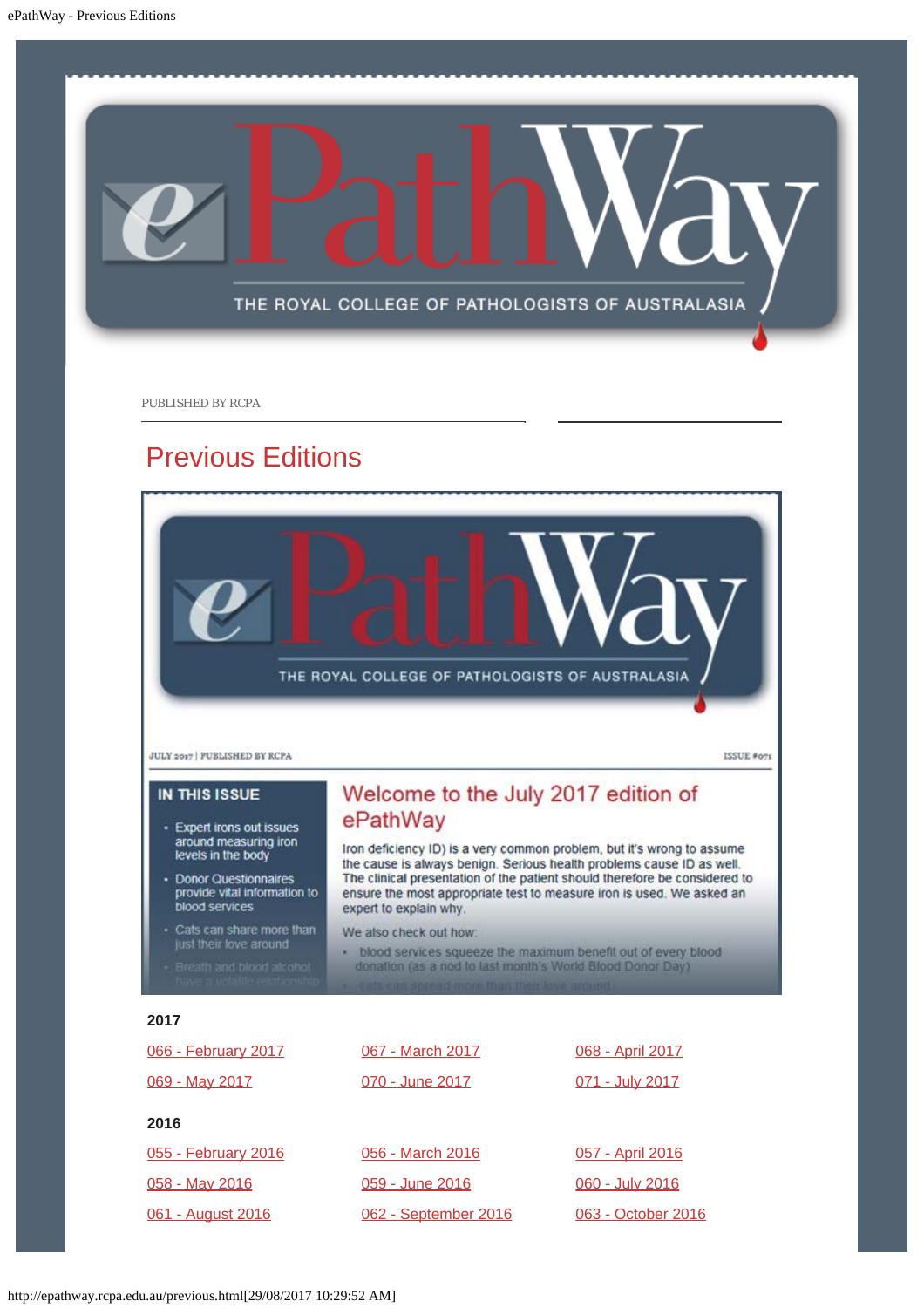| Way - Previous Editions |                         |                      |
|-------------------------|-------------------------|----------------------|
| 064 - November 2016     | 065 - Dec 2016/Jan 2017 |                      |
| 2015                    |                         |                      |
| 044 - February 2015     | 045 - March 2015        | 046 - April 2015     |
| 047 - May 2015          | 048 - June 2015         | 049 - July 2015      |
| 050 - August 2015       | 051 - September 2015    | 052 - October 2015   |
| 053 - November 2015     | 054 - Dec 2015/Jan 2016 |                      |
| 2014                    |                         |                      |
| 033 - February 2014     | 034 - March 2014        | 035 - April 2014     |
| 036 - May 2014          | 037 - June 2014         | 038 - July 2014      |
| 039 - August 2014       | 040 - September 2014    | 041 - October 2014   |
| 042 - November 2014     | 043 - Dec 2014/Jan 2015 |                      |
| 2013                    |                         |                      |
| 022 - February 2013     | 023 - March 2013        | 024 - April 2013     |
| 025 - May 2013          | 026 - June 2013         | 027 - July 2013      |
| 028 - August 2013       | 029 - September 2013    | 030 - October 2013   |
| 031 - November 2013     | 032 - Dec 2013/Jan 2014 |                      |
| 2012                    |                         |                      |
| 010 - Dec 2011/Jan 2012 | 011 - February 2012     | 012 - March 2012     |
| 013 - April 2012        | 014 - May 2012          | 015 - June 2012      |
| 016 - July 2012         | 017 - August 2012       | 018 - September 2012 |
| 019 - October 2012      | 020 - November 2012     | 021 - December 2012  |
| 2011                    |                         |                      |
| 001 - March 2011        | 002 - April 2011        | 003 - May 2011       |
| 004 - June 2011         | 005 - July 2011         | 006 - August 2011    |
| 007 - September 2011    | 008 - October 2011      | 009 - November 2011  |

[« Back to Home Page](http://epathway.rcpa.edu.au/index.html)

**Copyright © 2017 The Royal College of Pathologists of Australasia** RCPA - Durham Hall - 207 Albion St Surry Hills NSW 2010 AUSTRALIA | (+61) 2 8356 5858 | [www.rcpa.edu.au](https://www.rcpa.edu.au/)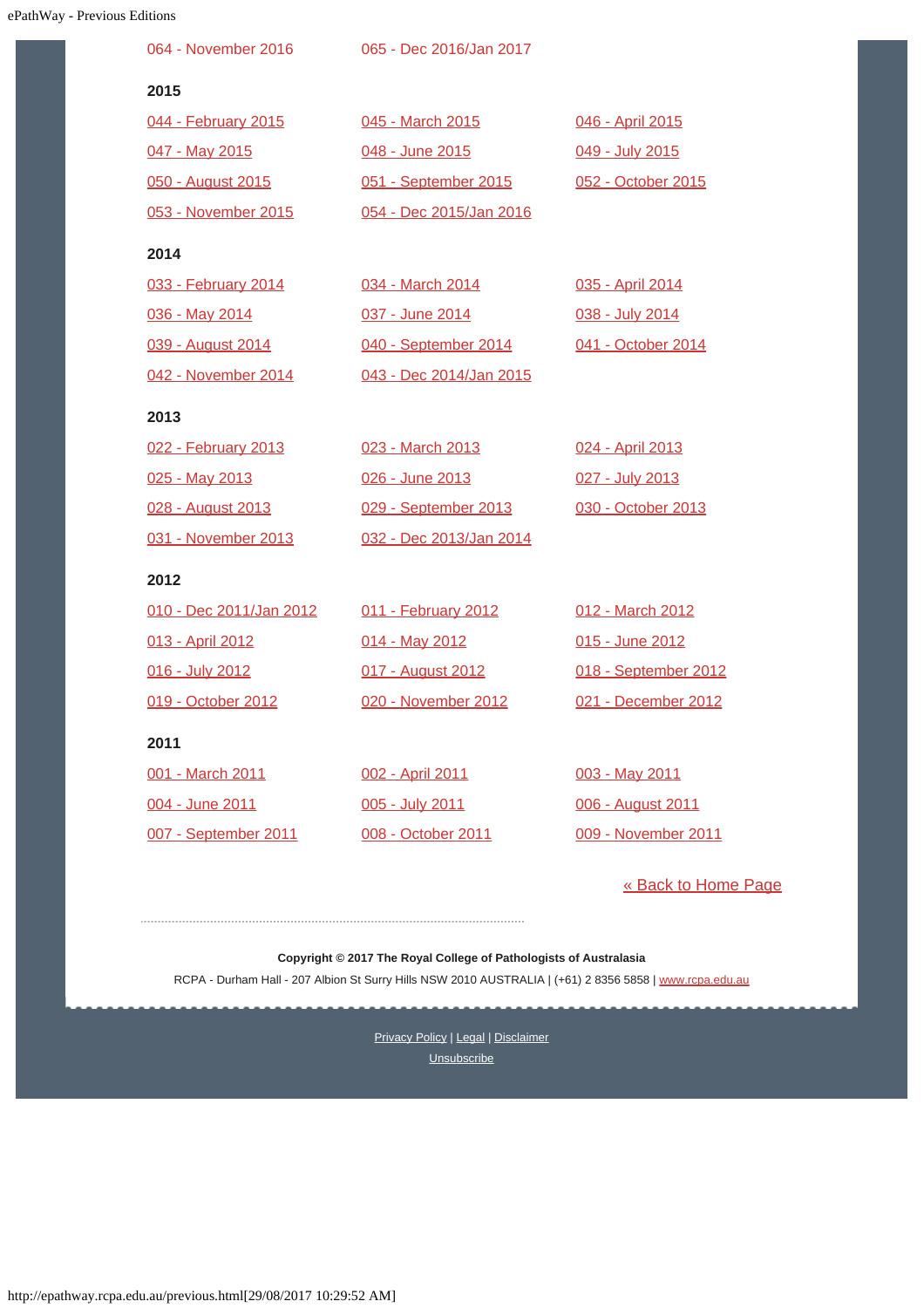<span id="page-5-0"></span>

### The tide is turning for better lung cancer treatments



Anatomical Pathologist Bruce Latham says it used to take him less than five minutes to diagnose most lung cancer cases from a biopsy. It now takes him around half an hour. What has changed?

"Historically the most important decision for a pathologist was the crucial distinction between small cell lung cancer (SCLC) and non-small cell lung cancer (NSCLC) because it defines patients with completely different clinical tumour behaviour and management. Within NSCLC, important clinical reasons to separate squamous cell carcinoma from adenocarcinoma and other histologic types did not exist. Now they do," he explained.

These clinical reasons are the advent of genomics, targeted therapy and immunotherapy, which require further classification of the tumour and testing of the cancer tissue. Dr Latham said they also brought about another change for pathologists.

"We are now asked to do more with less. A lung biopsy is typically very small, but we now need to find out more information from it. This takes extra time."

He said three clinical observations in patients with advanced lung cancer provided a reason for pathologists to change their practice and distinguish adenocarcinoma from squamous cell carcinoma, and to look for particular mutations. These are:

1. Patients with advanced lung cancer treated with a particular type of chemotherapy agent are at increased risk for life-threatening haemorrhage if they have squamous cell carcinoma.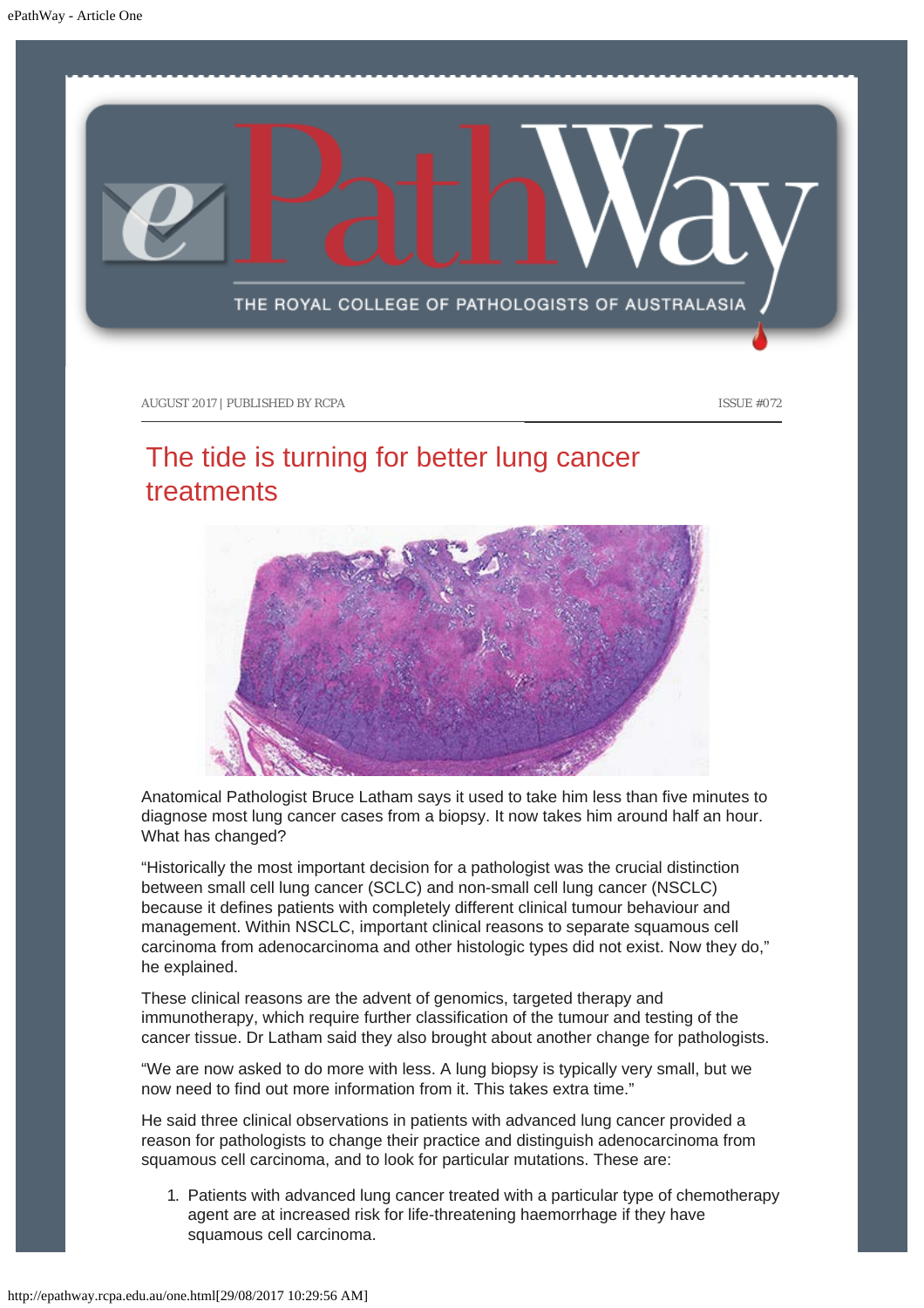- 2. Patients with adenocarcinoma or a NSCLC type that is not squamous cell carcinoma respond significantly better to targeted therapy than those with squamous cell carcinoma.
- 3. The epidermal growth factor receptor (EGFR) mutation is strongly associated with a diagnosis of adenocarcinoma. Patients with advanced NSCLC and EGFR mutation have a better outcome and response to targeted therapy as a first-line therapy, whereas patients without EGFR mutations seem to have a better outcome with chemotherapy.

Dr Latham said apart from new therapies available to treat lung cancer, another huge step forward is the introduction of **Multidisciplinary Case Conferences** (MDCCs).

"These are as important as the new therapies for patient outcomes. In the past the pathologist produced a report, the oncologist read it and then determined the treatment without much consultation. Now a team of specialists such as pathologists, radiologists, oncologists, chest physicians and thoracic surgeons review each case as a team to work out the best treatment for each patient."

The tide has changed for lung cancer in terms of increased treatment options, but Dr Latham said one fact remains the same. Ninety per cent of all cases of lung cancer are due to smoking.

"We are not winning with lung cancer. It is the major cause of cancer death in both men and women in industrialised countries. Even if people quit smoking, their risk decreases but it never returns to baseline. Improved death rates may follow from early detection if we can find a suitable screening tool, better classification of tumour types, new and novel treatments, and a reduction in smoking rates."

Dr Latham is an Anatomical Pathologist at PathWest Laboratory in Perth. He was also interviewed about lung cancer for the **February 2013** edition of ePathWay.

You are welcome to circulate this article to your contacts, share it on your social media platforms and forward it to any relevant contributors and experts for them to share and post on their websites. If you do reproduce this article in any such fashion you must include the following credit:

**This article appeared in the August 2017 Edition of ePathWay which is an online magazine produced by the Royal College of Pathologists of Australasia [\(http://www.rcpa.edu.au/Library/Publications/ePathway](http://www.rcpa.edu.au/Library/Publications/ePathway)).**

[« Back to Home Page](http://epathway.rcpa.edu.au/index.html)

**Copyright © 2017 The Royal College of Pathologists of Australasia** RCPA - Durham Hall - 207 Albion St Surry Hills NSW 2010 AUSTRALIA | (+61) 2 8356 5858 | [www.rcpa.edu.au](https://www.rcpa.edu.au/)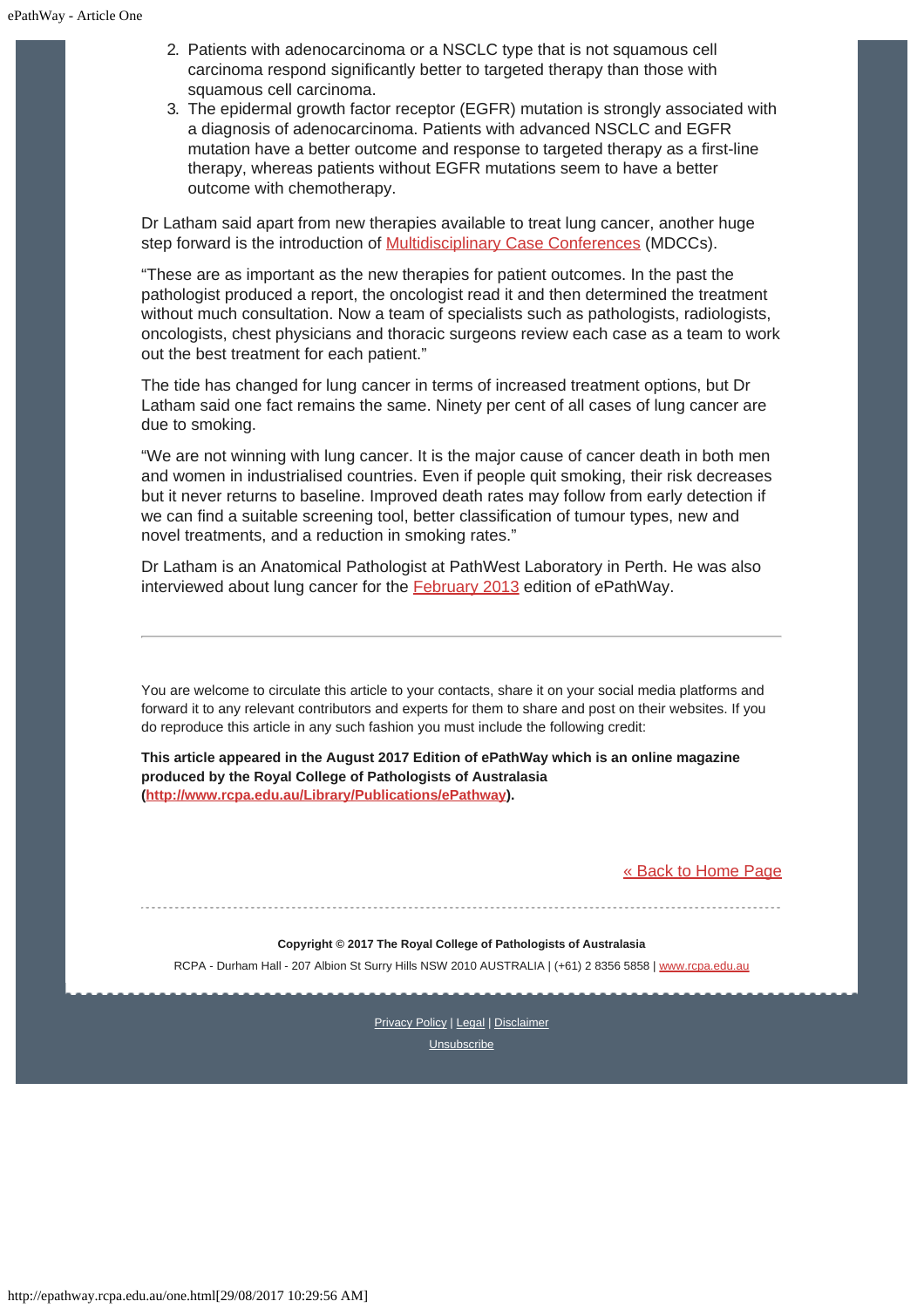<span id="page-7-0"></span>

## Lung cancer is becoming a bigger target for molecular pathologists



The stats for lung cancer are bleak. It is the leading cause of all cancer deaths in Australia and New Zealand, and the chance of surviving this disease for five years is just 16%. However, advances in lung cancer genomics have given pathologists new targets to attack, and they are taking aim with increasing accuracy to both diagnose and guide treatment of subsets of this disease.

Associate Professor Wendy Cooper, Anatomical and Molecular Pathologist at Royal Prince Alfred Hospital's Department of Tissue Pathology and Diagnostic Oncology in Sydney, says a proportion of lung adenocarcinomas have changes in a range of genes that are candidates for targeted therapy.

"For example, adenocarcinomas harbouring activating *EGFR (epidermal growth factor receptor) gene mutations or anaplastic lymphoma kinase (ALK)* or *ROS1* gene rearrangements are sensitive to specific types of targeted therapies," she explains.

Adenocarcinoma is the most common type of lung cancer. It is a cancer of mucoussecreting glands that can occur anywhere in the body, including in the lungs, and is a sub-type of non-small call lung cancer (NSCLC). Other sub-types, such as squamous cell carcinoma, don't harbour these mutations.

"Targeted therapy works on specific mutations by switching off the protein that the mutation switched on. For example, the *EGFR* mutation leads to abnormal constant activation of the protein that plays a role in increasing cell production and cellular survival that drives the tumour. Targeted therapy switches this protein off so it can't cause these effects," says A/Prof Cooper.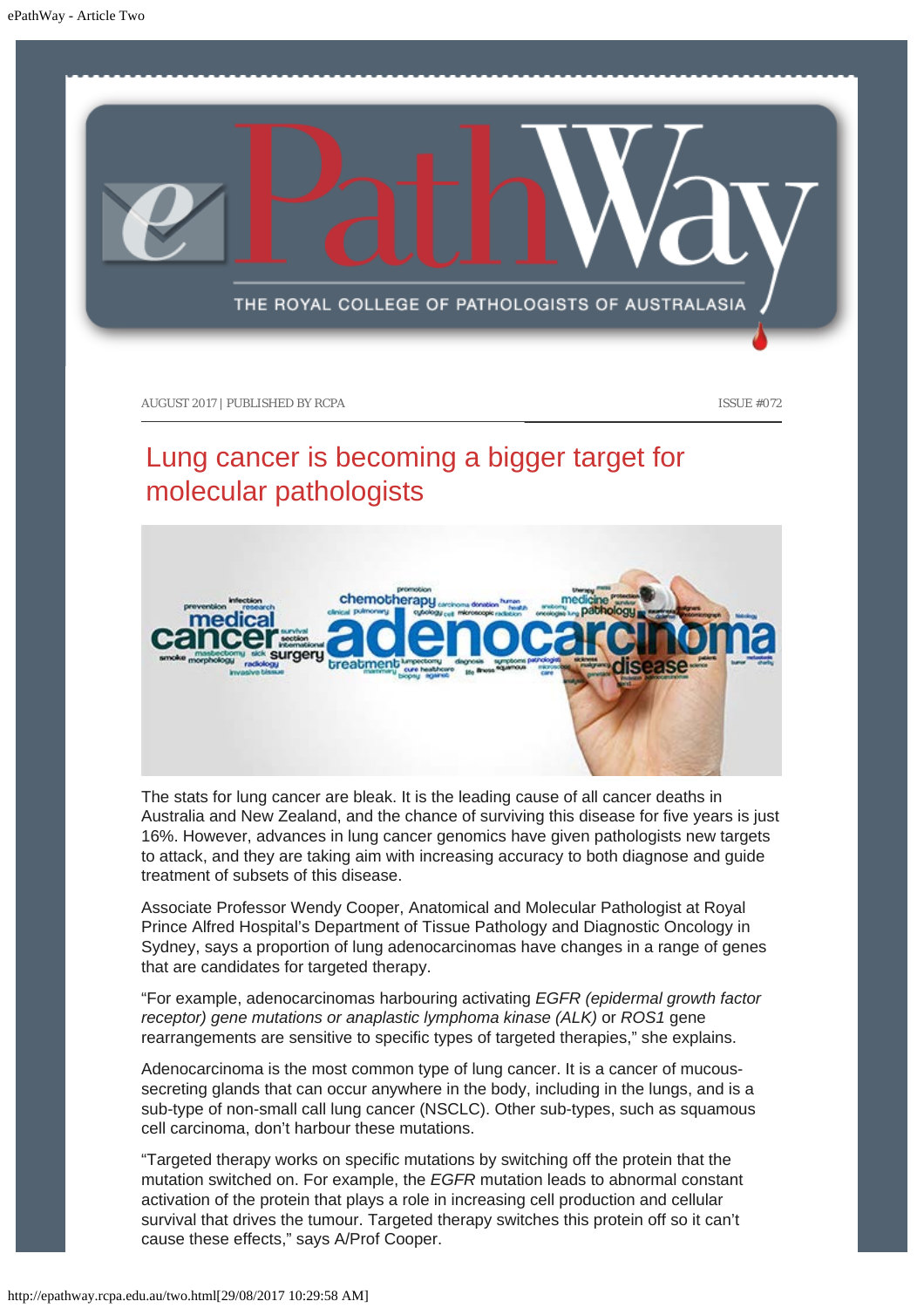She says all lung adenocarcinomas should be tested to see if they have a targetable mutation.

There is also hope for a broader population of lung cancer patients courtesy of advances in immunotherapy.

"Immunotherapy for lung cancer is hugely promising and the type of patients who are more likely to benefit from this type of treatment is still being worked out," explains A/Prof Cooper.

The aim of immunotherapy is to overcome the mechanism the tumour uses to dampen the body's immune response to it. Immunotherapy agents block this mechanism, enabling the patient's own immune system to fight the cancer.

"It's not a mutation we are targeting, but we are profiling a tumour and looking for a molecule, which in this case is the protein programmed death-ligand 1(PD-L1). This is a type of protein that plays a major role in supressing the immune system. The immunohistochemical test for this protein is performed on the lung tissue biopsy by an anatomical pathologist."

The stats on lung cancer are grim, and this is mostly attributed to it being diagnosed when it's quite advanced. The rise of these new approaches to diagnose, molecularly characterise and treat lung cancer may help to turn these stats around, but only time will tell.

Lung cancer was covered in the [February 2013](http://www.rcpa.edu.au/getattachment/6af88620-5404-4e8d-8edd-d7a08a7c9e4e/ePathway-Issue-022.aspx) edition of ePathWay.

You are welcome to circulate this article to your contacts, share it on your social media platforms and forward it to any relevant contributors and experts for them to share and post on their websites. If you do reproduce this article in any such fashion you must include the following credit:

**This article appeared in the August 2017 Edition of ePathWay which is an online magazine produced by the Royal College of Pathologists of Australasia [\(http://www.rcpa.edu.au/Library/Publications/ePathway](http://www.rcpa.edu.au/Library/Publications/ePathway)).**

[« Back to Home Page](http://epathway.rcpa.edu.au/index.html)

**Copyright © 2017 The Royal College of Pathologists of Australasia**

RCPA - Durham Hall - 207 Albion St Surry Hills NSW 2010 AUSTRALIA | (+61) 2 8356 5858 | [www.rcpa.edu.au](https://www.rcpa.edu.au/)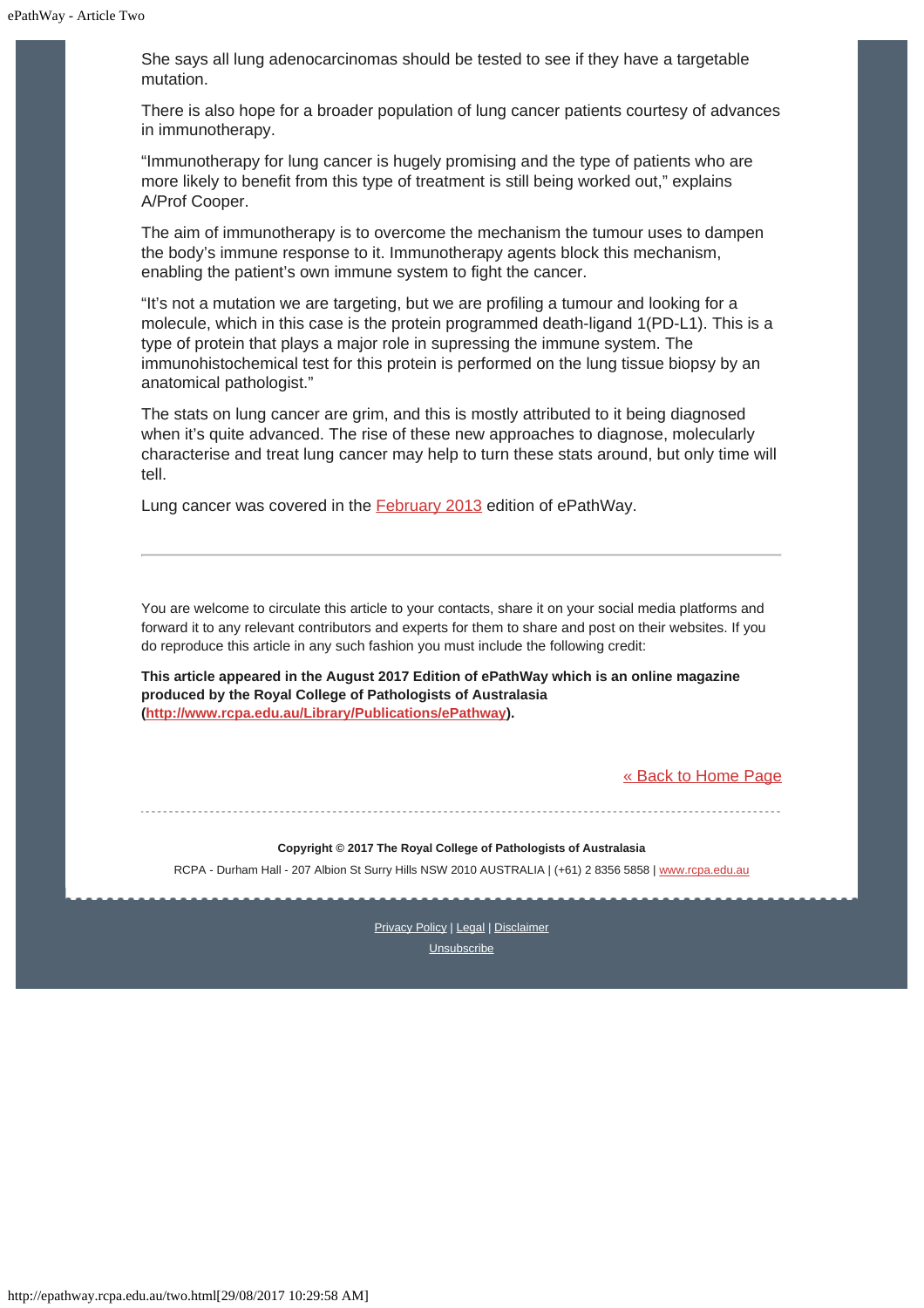<span id="page-9-0"></span>

## Lung cancer diagnosis has gone from major surgery to day procedure thanks to medical ingenuity



Collecting samples to diagnose most lung cancers used to require a major operation called a thoracotomy followed by about 10 days in hospital to recover. Now it's a minimally invasive day procedure. Adjunct Professor Andrew Field talked us through this quiet but important revolution for lung cancer patients.

"We have been able to obtain sputum and bronchial washings, where cells are taken from the inside of the airways through a flexible tube called a bronchoscope, for a long time. But it is more difficult to access lesions that aren't inside the bronchi (air passages to and within the lungs), especially when they're in the central part of the chest," he explained.

The difficulty is mostly due to this location. The lungs are not only formidably protected by the rib cage (also known as the thoracic cage), but they are geographically close to the heart and great vessels as well.

"The only way to access the lungs in the past was for the patient to have a thoracotomy. This involves a surgeon cutting through the chest wall and spreading the ribs to reach the lungs. It is a major operation, and sometimes it wasn't of great benefit to the patient if we then found in many cases that they had inoperable lung cancer, especially when there were fewer treatment options available," A/Prof Field explained.

There had to be a better way.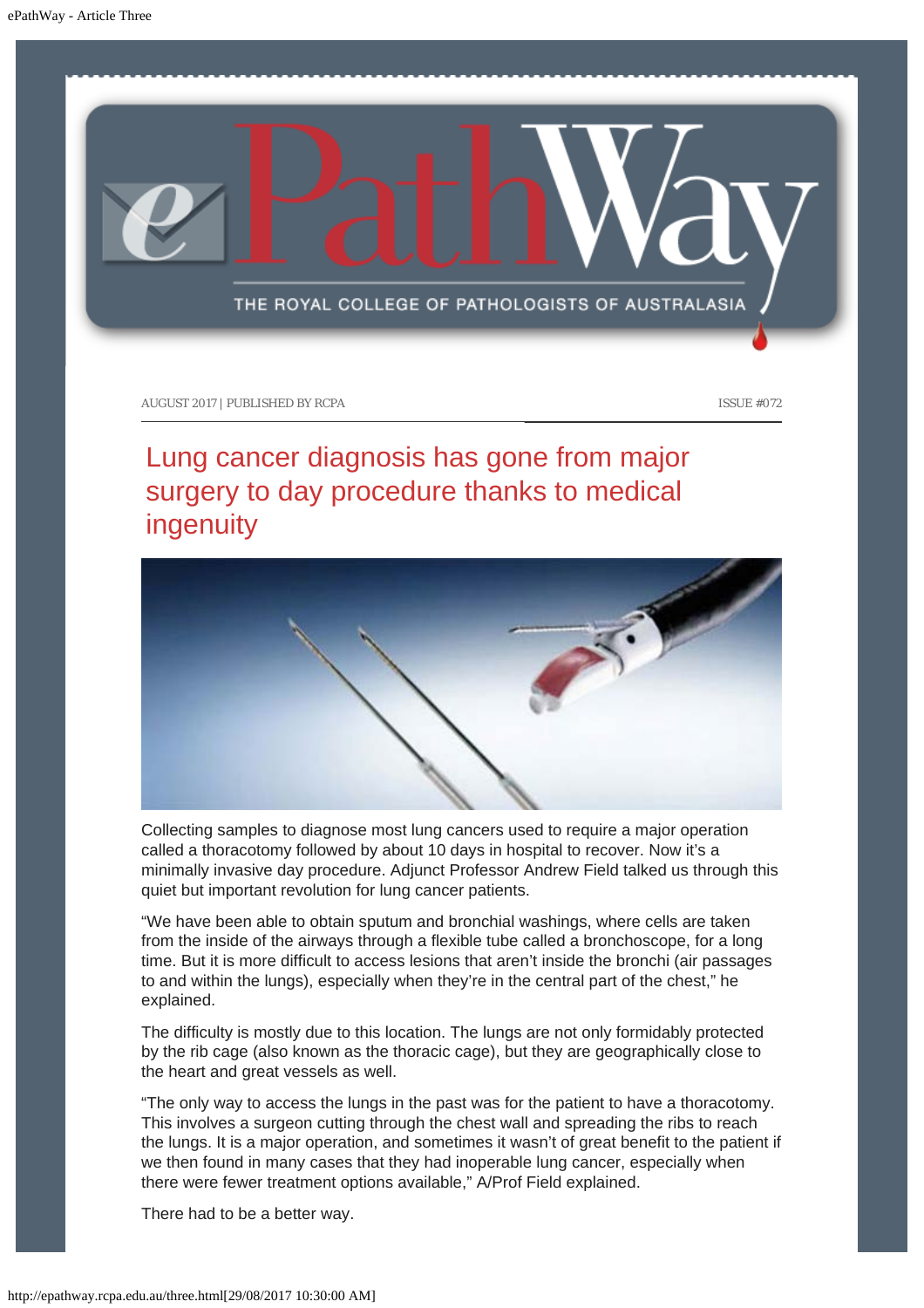"Fine needle aspiration (FNA) biopsy cytology was pioneered in Scandinavia, particularly at the Karolinska and Malmo Hospitals and in New York, in the late 1950s and 1960s. It was then put into practice in Australia and New Zealand from the late 1960s. A Swedish cytopathologist named Svante Orell, who had emigrated from Stockholm to Australia, was one of the main drivers and teachers in this development," said A/Prof Field.

"FNA involves inserting a very fine needle - smaller than those used to draw blood from a vein - directly through the skin into any lesion that can be palpated or seen on an ultrasound. These needles can also be guided through the skin and chest wall into the lung via a CT scan," he explained.

"Once the needle reaches the nodule in the lung, the needle collects the cells which can be aspirated or sucked up through it and then pushed out and smeared onto glass slides. These are stained and examined by a specialist cytopathologist who then determines if the patient has cancer. The cells can also be clotted together in a cell block for further highly sophisticated immunohistochemical and molecular testing to decide on 'magic bullet' treatment."

A/Prof Field said FNA cytology through the chest wall was a huge step forward because it was a less invasive procedure than a thoracotomy, but it has potential complications such as allowing air into the pleural cavity which is a dangerous situation called pneumothorax. It is also not an option for tumours deep in the central chest.

There had to be an even better way.

"Endobronchial Ultrasound Bronchoscopy (EBUS) was introduced in the late 1990s. This is a flexible scope with a camera on the end that is inserted through the mouth and down the major airways into the lungs. It enables us to see the lining of the airways. There is also a small ultrasound probe at the end of the scope. The probe can be placed against the bronchial wall to see lesions in the lung and lymph nodes next to the bronchi. The bronchoscopist can then take a biopsy of anything that looks like a cancer in the lung, or of anything suspicious in the lymph glands, using a needle that is introduced down the scope and into the tip of the bronchoscope. It is then passed through the wall of the bronchus to perform a transbronchial fine needle aspiration biopsy (TBNA)," said A/Prof Field.

He said cytopathologists or cytotechnologists are present in the endoscopy room during the EBUS procedure. They perform a rapid onsite evaluation (ROSE) of the material on the slides to make sure enough material is collected, and to prepare the material for all of the specialised tests.

"Further analysis also happens at the laboratory where all the cytology slides of the lung cancer itself and the lymph nodes, which are all individually biopsied, are viewed by the cytopathologist. If lung cancer is diagnosed then a cell block fixed in formalin and embedded in paraffin can be used to further type the lung cancer and to then perform molecular testing for gene mutations that will inform treatment decisions.

"If there are not enough cells collected to make the cell block, then the pathology department at St Vincent's Hospital uses a new technique to scrape the cells off the cytology slides, and these are then used for the molecular testing. In many cases, these scraped cells provide better DNA for this purpose because they are whole cells smeared on the glass slides."

A/Prof Field said if the cancer has spread to the sampled lymph nodes this changes the 'stage' of the cancer, and will guide the clinicians to go ahead with surgery, or if the cancer has spread too far, to use radiotherapy and chemotherapy alone. If the pathology testing shows the cancer has one of the newly discovered specific molecular changes, then one of the new specific drugs can be used in the treatment.

Thoracotomy and removal of a lung cancer can be curative in lung cancers that have not spread, but A/Prof Field said FNA directed by EBUS allows most patients to receive their initial diagnosis without having to undergo a thoracotomy.

Diagnosing and staging lung cancer from one minimally invasive EBUS day-only procedure is certainly a far cry from using a thoracotomy to obtain the same information.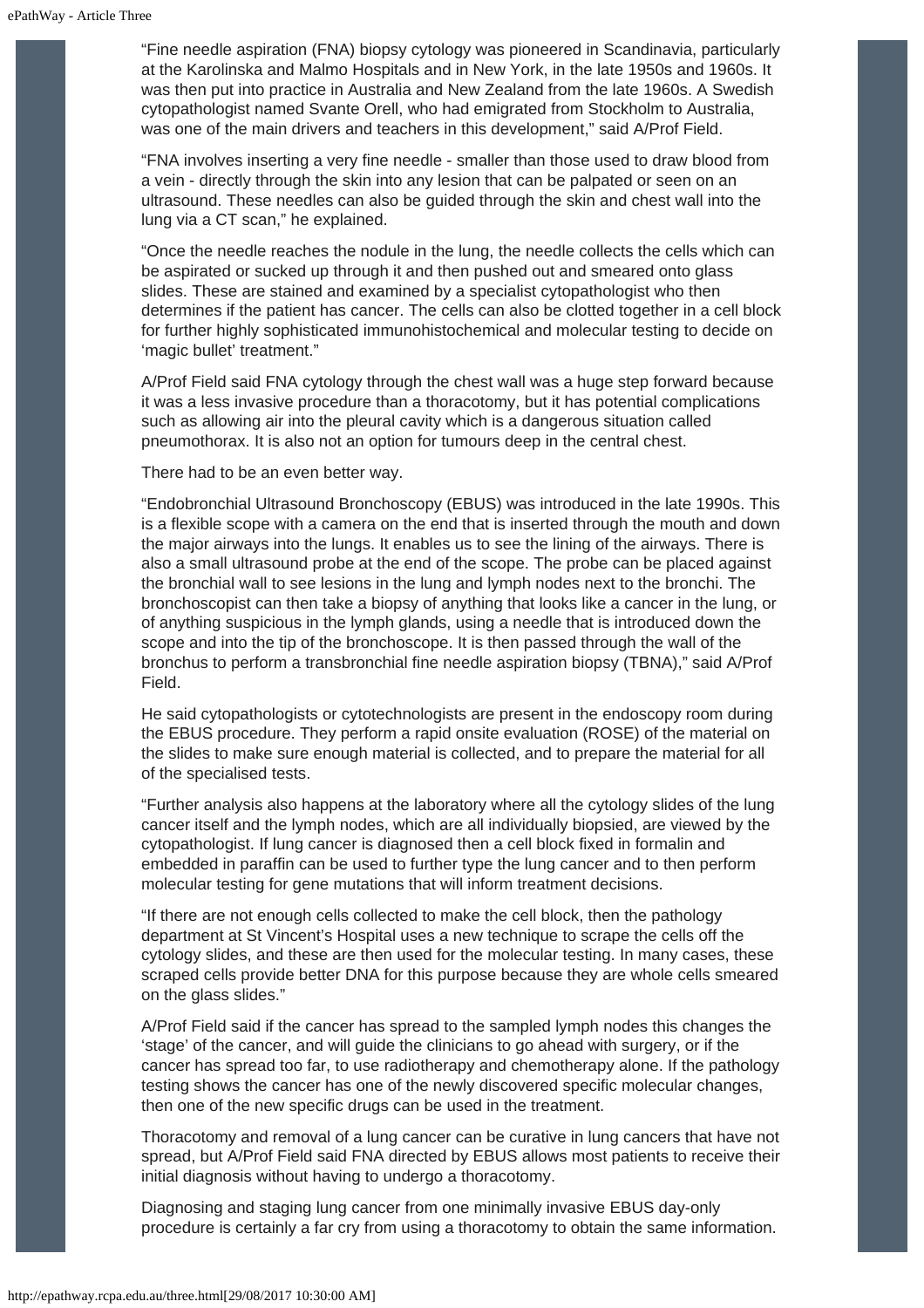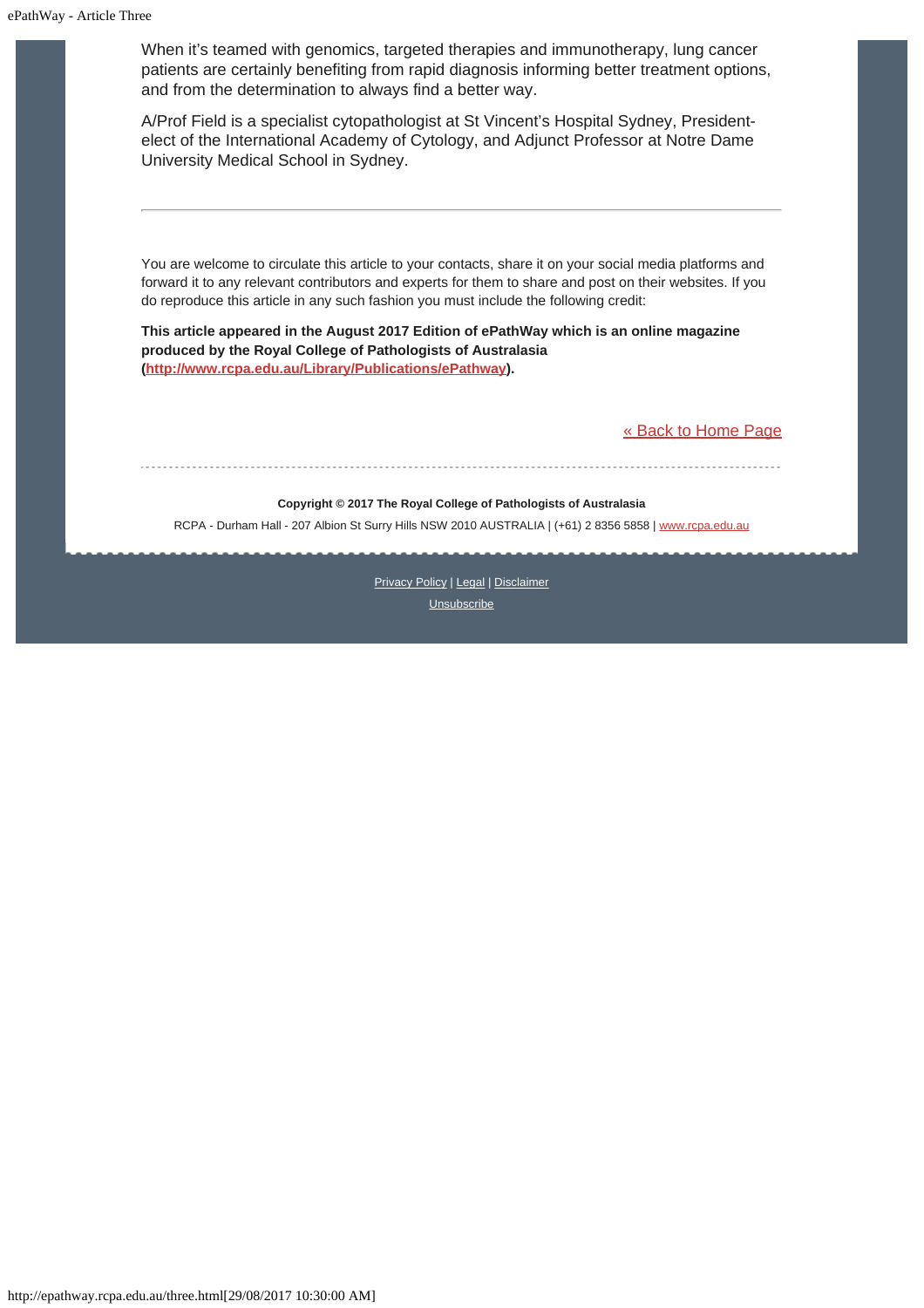<span id="page-12-0"></span>

## New and improved structured reporting of lung cancer



It isn't only the diagnosis and treatment of lung cancer that has changed over the years. The way it is reported by pathologists has also been put under the microscope, and the result is a more effective process. We asked Dr Jenny Ma Wyatt, Anatomical Pathologist at SA Pathology, a few questions about this change.

#### **When was structured reporting for lung cancer developed and why?**

In June 2007, a National Round Table was held to discuss the use of structured reporting of cancer throughout Australia. All who were present at the Round Table agreed that structured reporting of cancer cases in anatomical pathology and haematology is likely to contribute to better cancer control through improvements in:

- (1) clinical management and treatment planning
- (2) cancer notification, registration and aggregated analyses
- (3) research.

The Cancer Institute NSW secured funding in February 2008 from the then Department of Health and Ageing (Quality Use of Pathology Program) to work with the RCPA and Cancer Australia to develop six initial reporting protocols (lung, melanoma, breast, colorectal, lymphoma and prostate) and a framework to guide development of the protocols, in partnership with national clinician and pathologist organisations. The protocols contain guidelines for the preparation of structured reports for the specimens of cancers.

The first edition of the Lung Cancer protocol was published in February 2010. It was